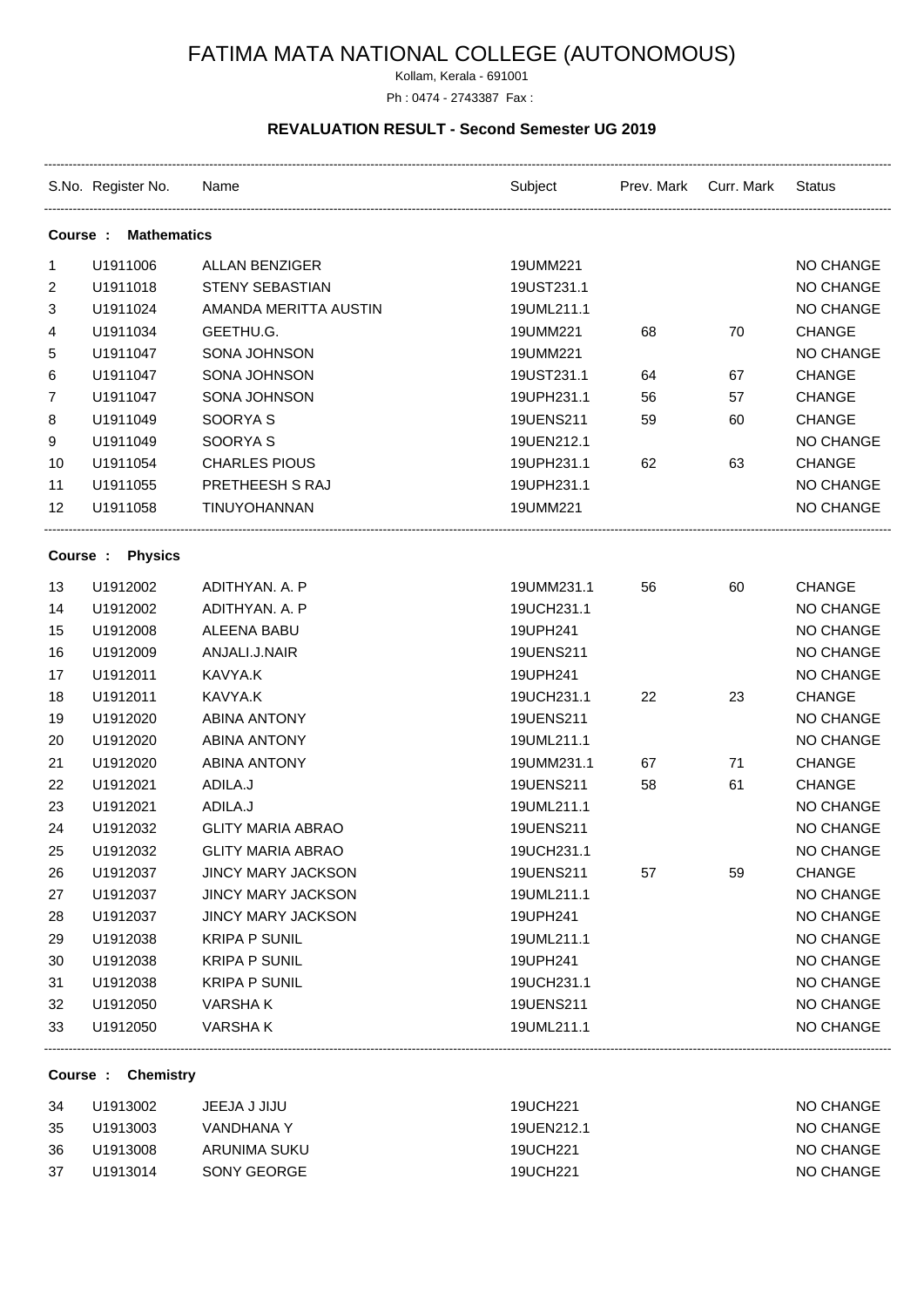# FATIMA MATA NATIONAL COLLEGE (AUTONOMOUS)

Kollam, Kerala - 691001

#### Ph : 0474 - 2743387 Fax :

### **REVALUATION RESULT - Second Semester UG 2019**

|    | S.No. Register No.           | Name                                    | Subject Prev. Mark Curr. Mark |    |    | <b>Status</b>    |  |  |
|----|------------------------------|-----------------------------------------|-------------------------------|----|----|------------------|--|--|
| 38 | U1913036                     | POOJA PREM                              | 19UML211.1                    |    |    | <b>NO CHANGE</b> |  |  |
| 39 | U1913037                     | PRIYANKA S                              | 19UPH231.2                    |    |    | NO CHANGE        |  |  |
| 40 | U1913039                     | <b>SANDRA S</b>                         | 19UCH221                      |    |    | NO CHANGE        |  |  |
| 41 | U1913054                     | <b>THEJAS THAHIR</b>                    | 19UPH231.2                    |    |    | NO CHANGE        |  |  |
|    | Zoology<br>Course :          |                                         |                               |    |    |                  |  |  |
| 42 | U1916012                     | AYSWARYA.L                              | 19UZO241                      | 50 | 54 | <b>CHANGE</b>    |  |  |
| 43 | U1916016                     | <b>KRISHNA SUNIL</b>                    | 19UEN212.1                    |    |    | NO CHANGE        |  |  |
| 44 | U1916018                     | <b>SANTRA MARIA M</b>                   | 19UENS211                     | 49 | 53 | <b>CHANGE</b>    |  |  |
| 45 | U1916024                     | <b>AGNES JOHN</b>                       | 19UENS211                     |    |    | NO CHANGE        |  |  |
| 46 | U1916041                     | SHEFNA ABDEEN                           | 19UCH231.4                    |    |    | NO CHANGE        |  |  |
|    | Course:<br><b>Psychology</b> |                                         |                               |    |    |                  |  |  |
| 47 | U1917016                     | AARYA S RAJ                             | 19UENS211                     |    |    | NO CHANGE        |  |  |
| 48 | U1917022                     | <b>GLADY GREGORY</b>                    | 19UZO231.2                    | 52 | 53 | <b>CHANGE</b>    |  |  |
| 49 | U1917023                     | GOPIKA.S.J                              | 19UEN212.1                    |    |    | NO CHANGE        |  |  |
| 50 | U1917023                     | GOPIKA.S.J                              | 19UST231.5                    | 48 | 50 | <b>CHANGE</b>    |  |  |
| 51 | U1917035                     | STEPHY PETER                            | 19UEN212.1                    |    |    | NO CHANGE        |  |  |
| 52 | U1917035                     | STEPHY PETER                            | 19UML211.1                    |    |    | <b>NO CHANGE</b> |  |  |
| 53 | U1917036                     | <b>BHAGYANADH M A</b>                   | 19UEN212.1                    |    |    | <b>NO CHANGE</b> |  |  |
| 54 | U1917036                     | <b>BHAGYANADH M A</b>                   | 19UZO231.2                    | 50 | 51 | <b>CHANGE</b>    |  |  |
|    |                              | Course: English Language and Literature |                               |    |    |                  |  |  |
| 55 | U1921010                     | GAYATHRI.J.S                            | 19UEN231                      |    |    | NO CHANGE        |  |  |
| 56 | U1921010                     | GAYATHRI.J.S                            | 19UCJ231                      |    |    | NO CHANGE        |  |  |
| 57 | U1921011                     | <b>GOPIKA REGHU</b>                     | 19UHN211.1                    |    |    | NO CHANGE        |  |  |
| 58 | U1921011                     | <b>GOPIKA REGHU</b>                     | 19UEN231                      |    |    | <b>NO CHANGE</b> |  |  |
| 59 | U1921013                     | <b>LEKSHMI G S</b>                      | 19UENS211                     |    |    | NO CHANGE        |  |  |
| 60 | U1921013                     | <b>LEKSHMIGS</b>                        | 19UEN241                      |    |    | NO CHANGE        |  |  |
| 61 | U1921014                     | R DEVI NANDANA                          | 19UENS211                     | 53 | 56 | <b>CHANGE</b>    |  |  |
| 62 | U1921022                     | AMRITHA S R                             | 19UENS211                     |    |    | <b>NO CHANGE</b> |  |  |
| 63 | U1921030                     | ARABHI <sub>S</sub>                     | 19UENS211                     | 54 | 55 | <b>CHANGE</b>    |  |  |
| 64 | U1921030                     | <b>ARABHIS</b>                          | 19UML211.1                    | 49 | 50 | <b>CHANGE</b>    |  |  |
| 65 | U1921031                     | ARDRA JENIFAR J                         | 19UEN231                      |    |    | <b>NO CHANGE</b> |  |  |
| 66 | U1921042                     | JEEVA B G                               | 19UML211.1                    |    |    | <b>NO CHANGE</b> |  |  |
| 67 | U1921042                     | JEEVA B G                               | 19UEN231                      |    |    | NO CHANGE        |  |  |
| 68 | U1921042                     | JEEVA B G                               | 19UCJ231                      |    |    | NO CHANGE        |  |  |
| 69 | U1921043                     | <b>JISHA MARY L G</b>                   | 19UEN212.1                    |    |    | NO CHANGE        |  |  |
|    | U1921043                     | <b>JISHA MARY L G</b>                   | 19UEN241                      |    |    | NO CHANGE        |  |  |
| 70 |                              |                                         |                               |    |    |                  |  |  |
| 71 | U1921045                     | NEETHU RAJ                              | 19UENS211                     |    |    | NO CHANGE        |  |  |
| 72 | U1921045                     | NEETHU RAJ                              | 19UML211.1                    |    |    | NO CHANGE        |  |  |
| 73 | U1921051                     | SNEHA SHARON BAIJU                      | 19UEN212.1                    |    |    | <b>NO CHANGE</b> |  |  |
| 74 | U1921051                     | SNEHA SHARON BAIJU                      | 19UML211.1                    |    |    | NO CHANGE        |  |  |